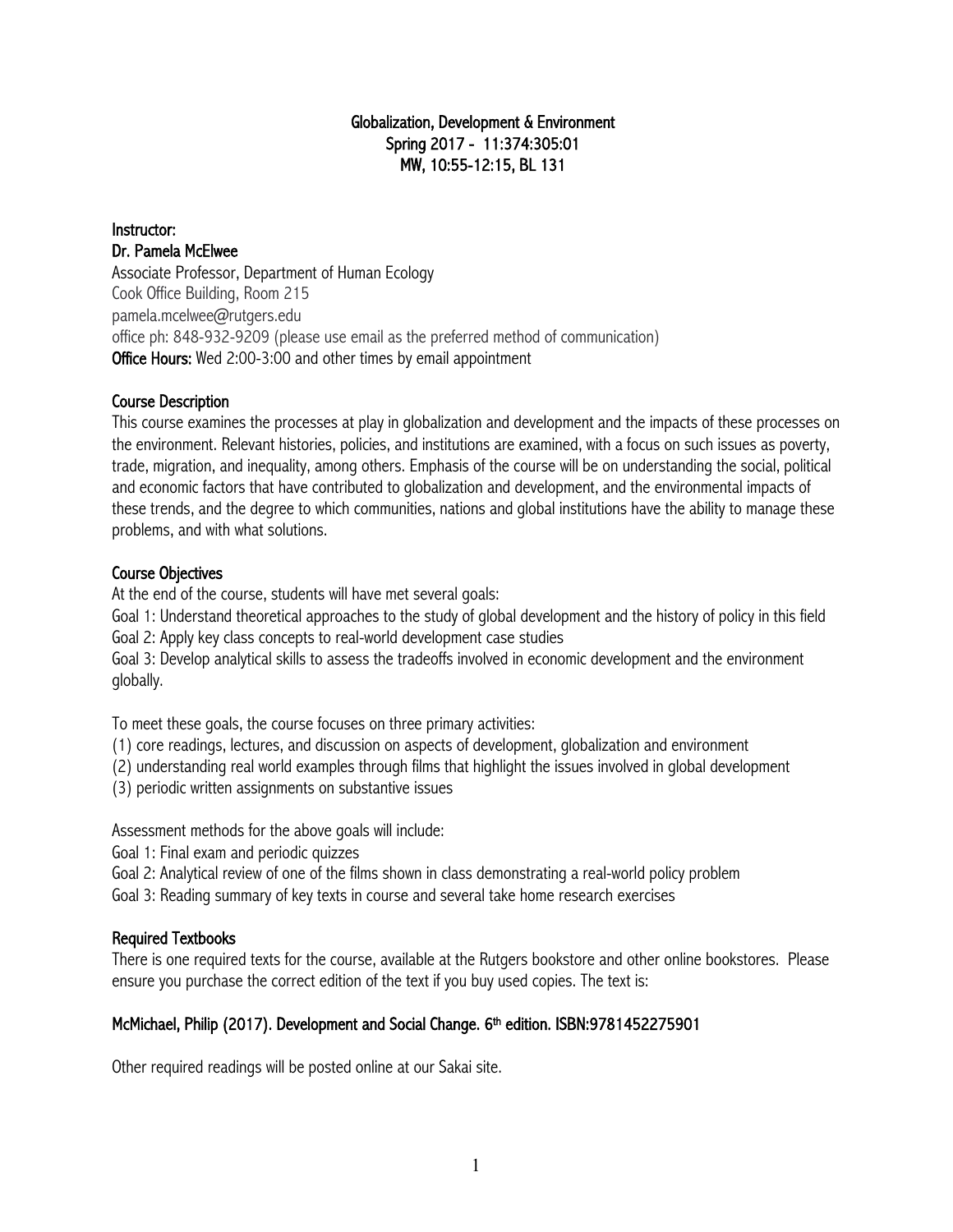#### Requirements & Grading

This course will serve as a vehicle to emphasize reading skills, discussion skills, and writing skills of the student. There will be a fairly intense amount of reading spread throughout the semester. Please budget your time for homework that you can devote the necessary time to staying up to date with the readings. Students are expected to do all of the required readings for the assigned dates and to be prepared to discuss them in class. I expect all readings to be done in advance, with an understanding of key concepts/words, and for students to bring questions to class each day we meet. I reserve the right to call on any student in class: please be prepared! Pop quizzes may be given at any time throughout the semester, particularly if I feel discussion is suffering from a lack of preparation.

Written work and their points are listed in the table below. Dates and details of assignments will be finalized throughout the course. Please discuss with me if any assignment or due date is unclear.

There are 100 points that are possible to achieve in the work in this class. I will grade according to the following university scale. Cutoffs are firm, especially given the use of pluses and minuses

A 90-100 B+ 89-88 B 80-87 C+ 79-78 C 70-77 D 60-69 F 59 and under

| Assignment                               | Points                | Due Date                                   |
|------------------------------------------|-----------------------|--------------------------------------------|
|                                          | $(100 \text{ total})$ |                                            |
| Reading Summary                          | 20                    | Depends on date chosen by student          |
| <b>Film Review</b>                       | 20                    | Depends on date chosen by student - either |
|                                          |                       | Mar 20 or April 17                         |
| Take home practice assignments (3)       | 5                     | Announced in class                         |
| Final Exam                               | 25                    | Due by May 8                               |
| Attendance/Participation/Discussion (may | 20                    | All semester                               |
| include pop quizzes)                     |                       |                                            |

The points you will be graded on in the class include the following assignments:

#### Written Assignments:

Written assignments are to be turned in on Sakai in the designated slot. This means assignments are NOT to be emailed to the instructor, or given to me in class, or dropped off at my mailbox, etc. Any assignment not turned in to Sakai begin to be considered late immediately following the time in which it was due. Late assignments will be penalized 5 points per 24 hours late; there are no exceptions.

Written assignments must meet the following requirements. Points will be deducted if these are not followed.

1. The paper must be typed in 12 point font and be single spaced. Cover sheets are not necessary, but please make sure you put a title and your name on the document at the top.

2. The paper must be in standard APA bibliographic format if/when you use references; see http://owl.english.purdue.edu/owl/resource/560/06/

3. The paper must be in Microsoft Word document form (.doc).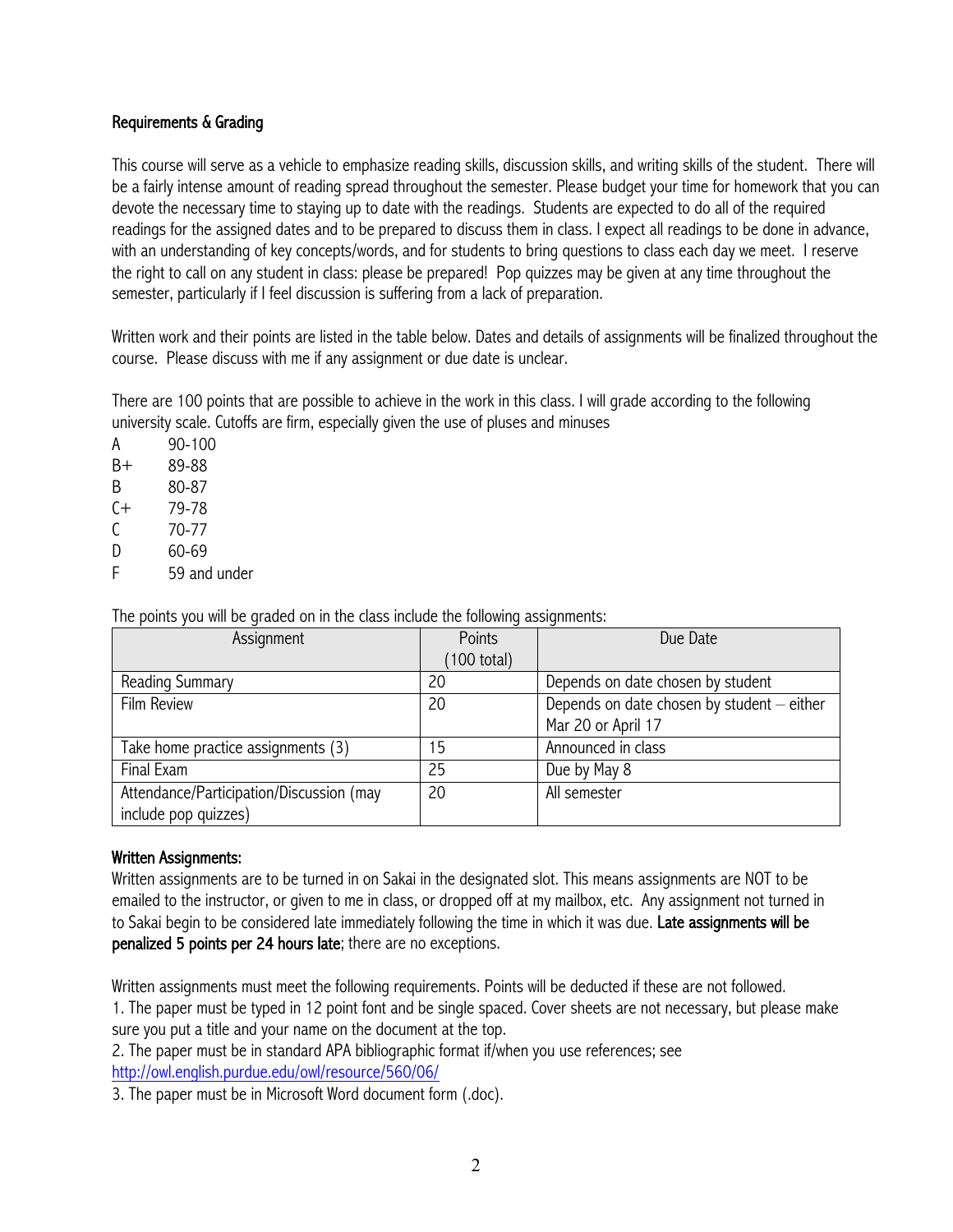4. The file name of the document you upload must be in the form of: YourlastnameFilmReview.doc, YourlastnameReadingSummary.doc, YourlastnameAssignment1.doc, etc

5. Papers should be proofed carefully, and please pay attention to readability and writing style, as well as to content.

#### -- Reading Summaries:

You will be asked to choose 1 date for which you will write a minimum 3-page and maximum 5-page single-spaced review of the assigned readings for that day. You will summarize the full reading assignment (ALL readings assigned for that day), highlight the key points, and most importantly, analyze the message of the readings for their relationship to class themes. Dates will be assigned the first week of class and you will be held to your chosen date. Your summary is due 24 hours before (i.e. 10:55am on Sundays or Tuesdays) the class in which we will discuss your chosen readings. You will be expected to be in class on your chosen day as well to help lead discussion of the readings.

#### -- Film Review:

We will show three films in class, and the latter two are options for writing a film review in which you will summarize the main points and key concepts learned, and analyze the message of the film. It will be a minimum 3-page and maximum 5-page single-spaced paper and due in Sakai no later than one week after the class session in which the film you chose was shown (e.g. by 10:55 am on the class that falls one week after the film). The paper should, at a minimum, discuss the key points the film made and the issues that emerged, provide a meaningful commentary on issues raised by the film, and provide an analysis of the context and content of the film's messages, particularly with regard to the themes of the class and textbook readings assigned to accompany the film.

#### -- Take home assignments:

We will have three take home assignments throughout the semester which will require you to take a concept from class (such as ecological footprinting) and demonstrate understanding of the concept through your own analysis (e.g. assess your own personal ecological footprint). Deadlines and content will be discussed in class. Each is worth 5 points.

#### -- Exams:

This class will have a final cumulative exam. Details on format and date will be announced in class.

#### Sakai Information

This course will have a Sakai site. The site will contain the syllabus, and I will post on the website announcements, some class notes and PowerPoint presentations, and handouts/readings. The website is only a supplemental aid, and not a replacement for attending class.

#### Attendance and Make-ups

Because this is a seminar-type class, attendance and participation is an important part of making the class work. Excessive absences will detract from your participation grade. You will need to actively participate in class sessions in order to earn the full points for participation. Additionally, if you cannot attend a class it is YOUR responsibility to obtain notes, syllabi changes, assignments etc. from another student. If you know you will have to miss class in advance because of something beyond your control (NOT, for example, a routine appointment), let me know (with relevant documentation) in time to arrange when you should hand in any work. Make-up after the fact is available only for a documented emergency. Students who will miss class due to an athletic competition or other official university events are required to follow official university policies if they wish to make up an assignment. You must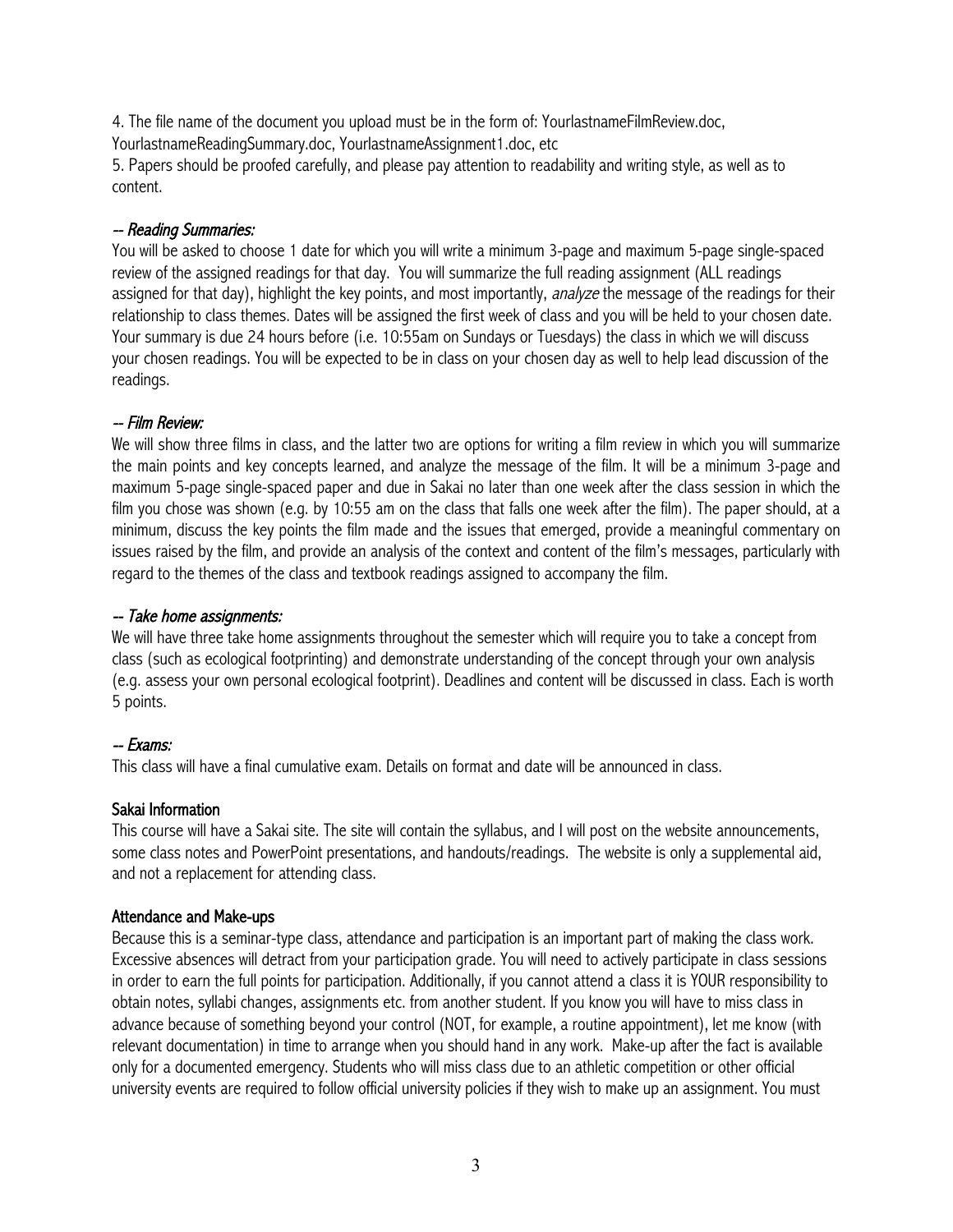notify me immediately, and at that time we can make arrangements for turning in missed work. Those who fail to do so will not be accommodated.

#### Withdrawals and Incompletes

Please see me if you feel you will need to withdraw from the class. You will need to follow university rules on dates for withdrawal. I will not give incompletes for this course, except for extreme emergency situations such as family problems or illnesses that you or an immediate family member suffer that would make it impossible for you to come to class. Documentation is required.

#### Academic Dishonesty

Academic dishonesty is not tolerated in any shape or form. If you are unclear on what constitutes dishonesty, please see the Rutgers Academic Integrity Policy at https://slwordpress.rutgers.edu/academicintegrity/wpcontent/uploads/sites/41/2014/11/AI\_Policy\_2013.pdf . Dishonesty includes any form of plagiarism, cheating on tests, and other things. I have a zero tolerance policy on academic dishonesty: An initial incident will result in the student receiving no credit for the assignment. A second incident will result in a failure in the class, and a grade of XF is an option for cases in which I feel there has been serious misconduct. It is your responsibility to be aware of what plagiarism is, and not to do it in any shape or form. There may be additional university consequences, including expulsion.

Disability Services Statement:<br>If you are entitled to a disability accommodation, I encourage you to request it. Rutgers, the State University of New Jersey abides by Americans with Disabilities Act of 1990, the Americans with Disabilities Act Amendments of 2008, Section 504 of the Rehabilitation Act of 1973, Section 508 of the Rehabilitation Act of 1998, and the New Jersey Law Against Discrimination. If you have a disability and may require some type of instructional and/or examination accommodation, please contact me early in the semester so that I can provide or facilitate in providing accommodations you may need. If you have not already done so, you will need to register with the Office of Disability Services, the designated office on campus to provide services and administer exams with accommodations for students with disabilities. The Office of Disability Services is located in the Kreeger Learning Center, 151 College Ave, Suite 123, New Brunswick phone number 732-932-2848.

#### Other Policies: Please note the following.

1. There is no extra credit work.

2. The classroom is a place of mutual respect. Everyone is expected to treat each other and his/her questions and comments with civility. Cell phones must be off or on silent. Please, no text messaging, surfing websites, reading outside material, and the like during class. If you are using a computer during class I reserve the right to ensure you are using it for class purposes. If this privilege is being abused, I reserve the right to limit laptops in the classroom.

3. Announcements and instructions throughout the course (in class and on Sakai) will amplify, supplement, and possibly change the syllabus. The student is responsible for keeping up-to-date on these announcements and for understanding any changes.

4. Email is a medium that should be used carefully. I do not answer emails immediately and especially not on nights and weekends, so be aware that emailing me the night before your assignment is due is not acceptable. Please plan ahead and try to make use of my office hours, not email, for more complicated or in-depth discussions.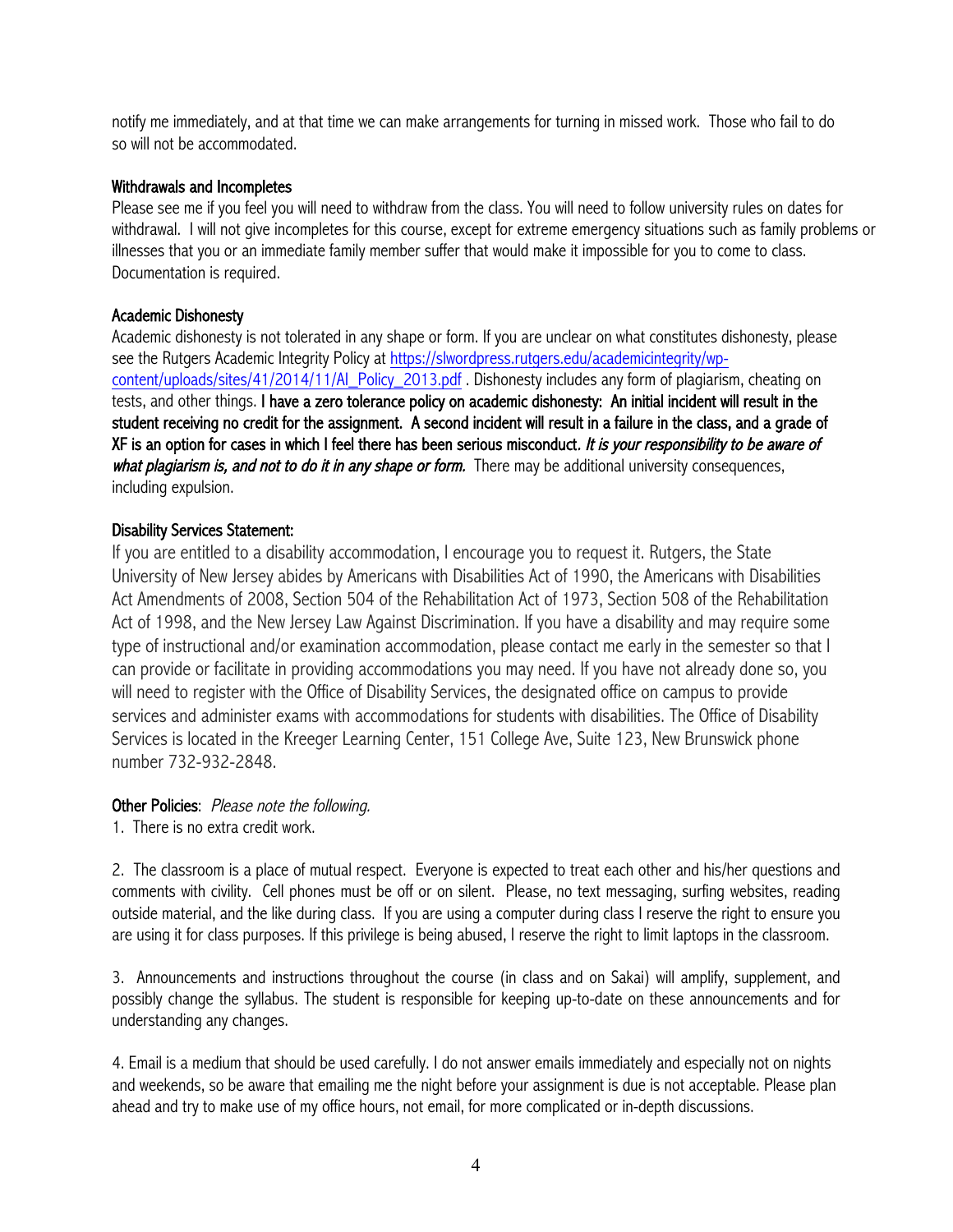5. If you have any disability or need any special consideration in the classroom or with assignments, please see me so that we can make appropriate arrangements.

# Outline and Schedule of Class Periods and Readings

This schedule is subject to change-pay attention to Sakai announcements that may supplement or change the schedule \* Indicates readings that will be posted on-line. The rest are from the required book.

## WEEK ONE: Introduction to the class

Jan 18

First day of class

## WEEK TWO: What is Development? What is Globalization?

## Jan 23

McMichael Ch 1: Development: Theory and Reality

\* Kakaes, K. 2016. The All-American IPhone? MIT Technology Review, June https://www.technologyreview.com/s/601491/the-all-american-iphone/

\* Mooallem, J. 2008. The afterlife of cellphones. New York Times Magazine, Jan 13. http://www.nytimes.com/2008/01/13/magazine/13Cellphone-t.html

## Jan 25

McMichael Ch 2: Instituting the Development Project

# WEEK THREE: Roots of Development's Challenges

#### Jan 30

\*\*No in-person class, but individually watch movie: The End of Poverty

https://www.youtube.com/watch?v=pktOXJr1vOQ

\* Murphy, J. 2009. Environment and Imperialism: Why Colonialism Still Matters. Sustainability Research Institute, U of Leeds.

\* Hickel, J. 2015. Enough of aid – let's talk reparations. The Guardian, Nov 27.

# Feb 1

#### \*\* No in-person class - finish watching movie and participate in online discussion

McMichael Ch 3: The Development Project

\*Hickel, J. 2016. Does the west really care about development? The Guardian, Mar 5.

# WEEK FOUR: Expanding Global Development

#### Feb 6

\*\* Global consumption assignment discussed in class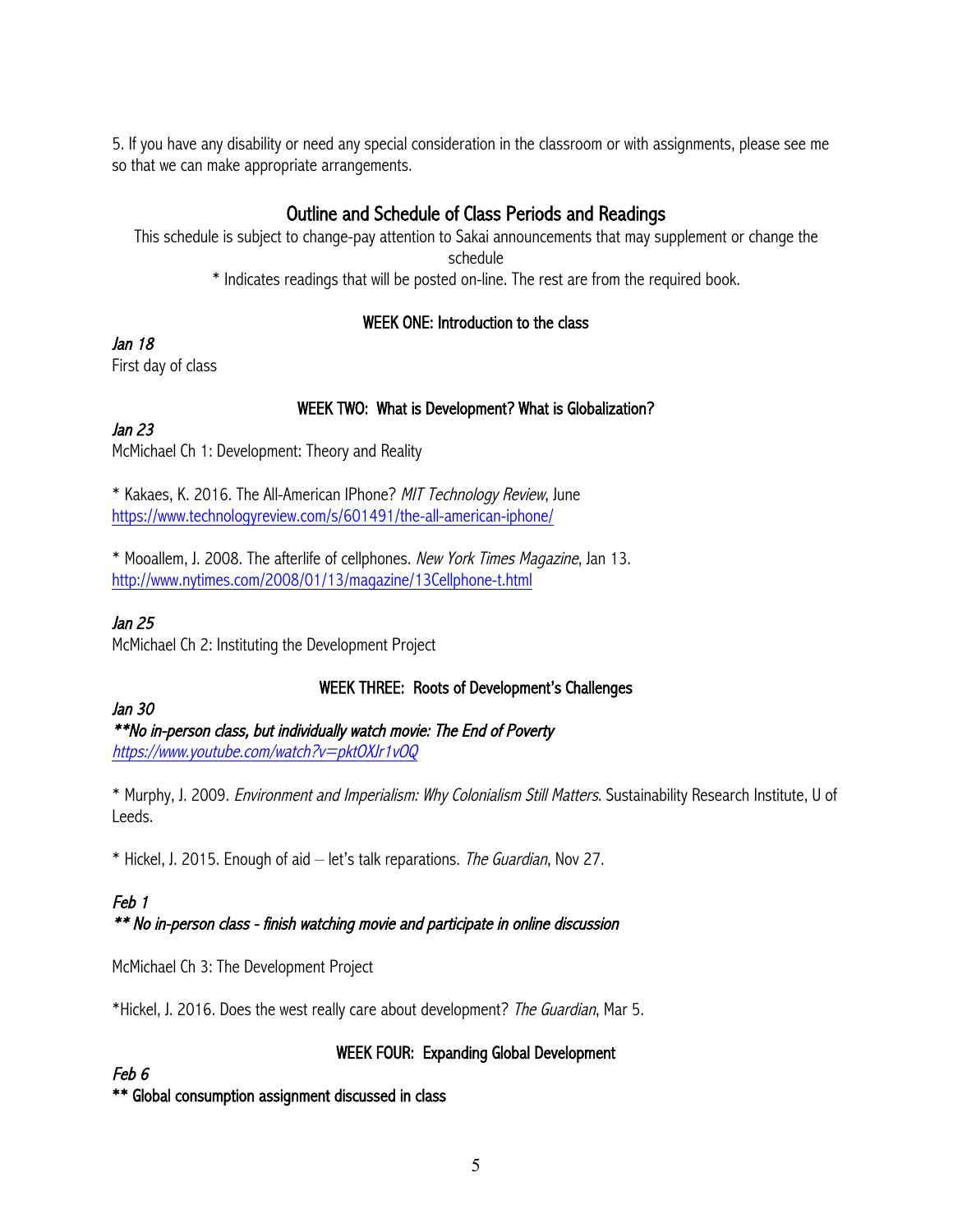McMichael Ch 4: Globalizing Developments

\* Ryan, J and During, A. 1998. Story of a Shoe. Worldwatch Mar/Apr p 29-32.

## Feb 8

\* Haslam, J. 2012. Multinational corporations. In Introduction to International Development, Haslam, P et al, eds. Oxford University Press, p. 197-216.

\* Chan, J. 2013. A suicide survivor: The life of a Chinese migrant worker at Foxconn. The Asia Pacific Journal 11: 1- 22.

#### WEEK FIVE: The neoliberal turn

#### Feb 13 \*\* Global consumption assignment due

McMichael Ch 5: Instituting the Globalization Project

# Feb 15

\* Liverman, D. and Vilas, S. 2006. Neoliberalisation and the environment in Latin America. Annual Review of Environment and Resources 31: 327-63

#### Feb 20

#### WEEK SIX: Poverty and its solutions

\*Morrison, D. (2012) Poverty and exclusion: From basic needs to the Millennium Development Goals. In Introduction to International Development, Haslam, P et al, eds. Oxford University Press, p. 237-261.

\* Sengupta, S. 2015. Poverty drops sharply, with China making big strides, UN report says. The New York Times, July 6.

# Feb 22 \*\*Poverty assignment discussed in class

\*Hickel, J. 2016. The true extent of global poverty & hunger: Questioning the good news narrative of the Millennium Development Goals. Third World Quarterly

\*Hickel, J. 2015. Could you live on \$1.90 a day? The Guardian, Nov 1.

#### WEEK SEVEN: Aid & governance

# Feb 27

\*Brown, S. 2012. National development agencies and bilateral aid. In Introduction to International Development, Haslam, P et al, eds. Oxford University Press, p. 143-153.

\* Roberts, T. et al. 2009. Has aid been greened? Environment Jan/Feb 8-19.

#### Mar 1 \*\*Poverty assignment due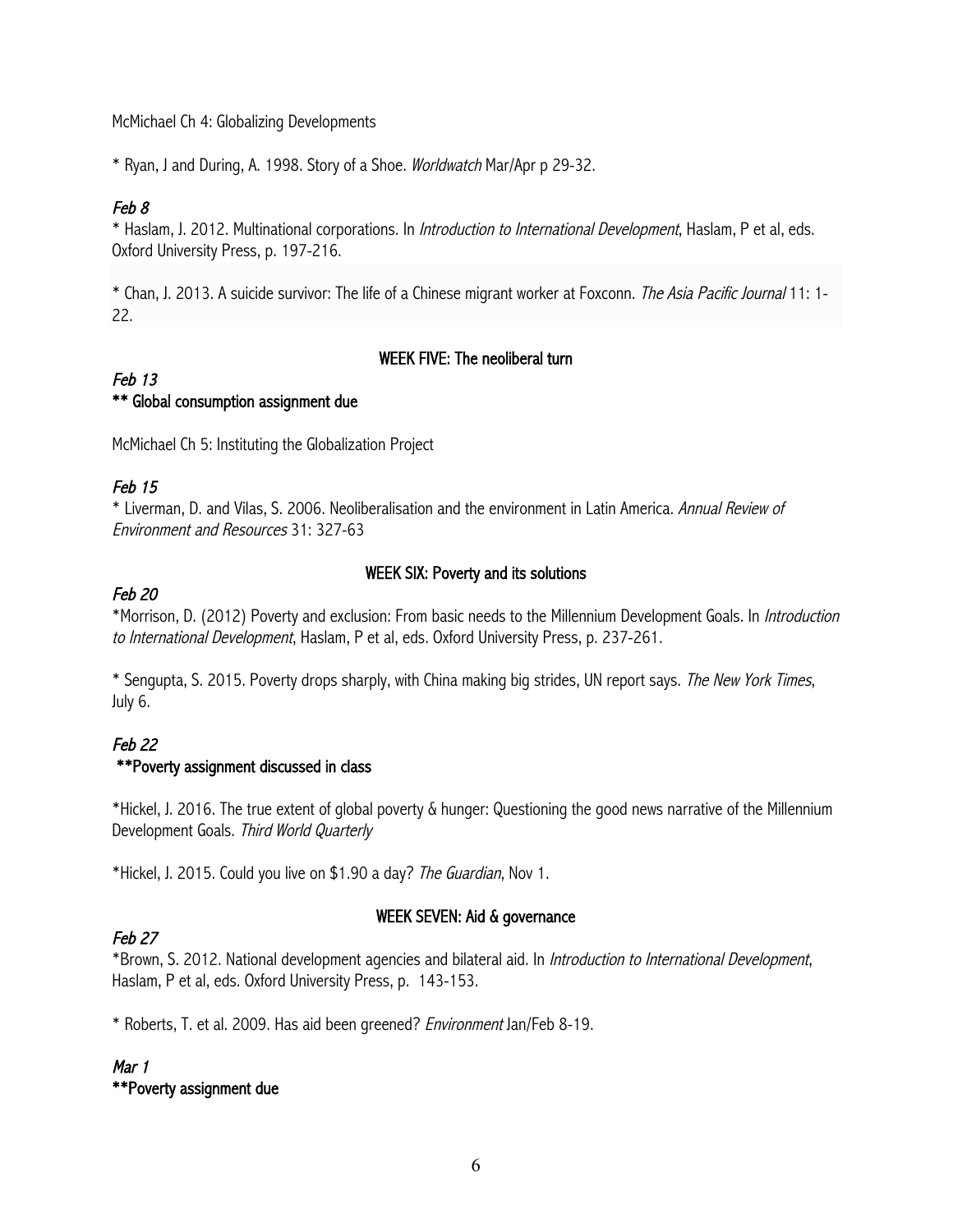#### \*\* In class Film: Poverty, Inc

\*Moyo, D. 2009. Why foreign aid is hurting Africa. Wall Street Journal, March 21.

\*Swanson, A. 2015. Why trying to help poor countries might actually hurt them. Washington Post, Oct 13. https://www.washingtonpost.com/news/wonk/wp/2015/10/13/why-trying-to-help-poor-countries-might-actuallyhurt-them/?utm\_term=.875f203191f3

\*Taub, A. 2015. Buying Tom's shoes is a terrible way to help poor people. Vox, July 23 http://www.vox.com/2015/7/23/9025975/toms-shoes-poverty-giving

#### WEEK EIGHT: Trade and the environment

#### Mar 6

\* Fridell, G. 2012. Free trade and fair trade. In Introduction to International Development, Haslam, P et al, eds. Oxford University Press, p. 274-294.

# Mar 8

\*\* Film review due (if choosing Poverty Inc.)

\* Gallagher, K. 2009. Economic globalization and the environment. Annual Review of Environment and Resources 34: 279-304.

#### March 13-20 Spring Break – No Class

#### WEEK NINE: Globalization in crisis

Mar 20

McMichael Ch 6

\* Rodrik, D. 1999. Has globalization gone too far? From The New Global Economy and Developing Countries. Washington: Overseas Development Council.

\* Rubini, N. 2016. The political left and right are being upended by globalization politics. http://www.huffingtonpost.com/nouriel-roubini/globalization-politics\_b\_11655494.html

#### Mar 22

\*Gilbert, A. 2007. Inequality and why it matters. Geography Compass 1/3:422-447.

\* Goldstone, J. 2016. Wealthier world, poorer nation: The problem with the rise of the rest. Foreign Affairs, March.

\* Hickel, J. 2016. Global inequality may be much worse than we think. The Guardian 8 April.

\* Mulanny, G. 2017. World's 8 richest men have as much wealth as the bottom half, Oxfam says. The New York Times, Jan 16. https://www.nytimes.com/2017/01/16/world/eight-richest-wealth-oxfam.html

#### WEEK TEN: Globalization in crisis: Ecological impact

Mar 27

\*\* Ecological footprints assignment discussed in class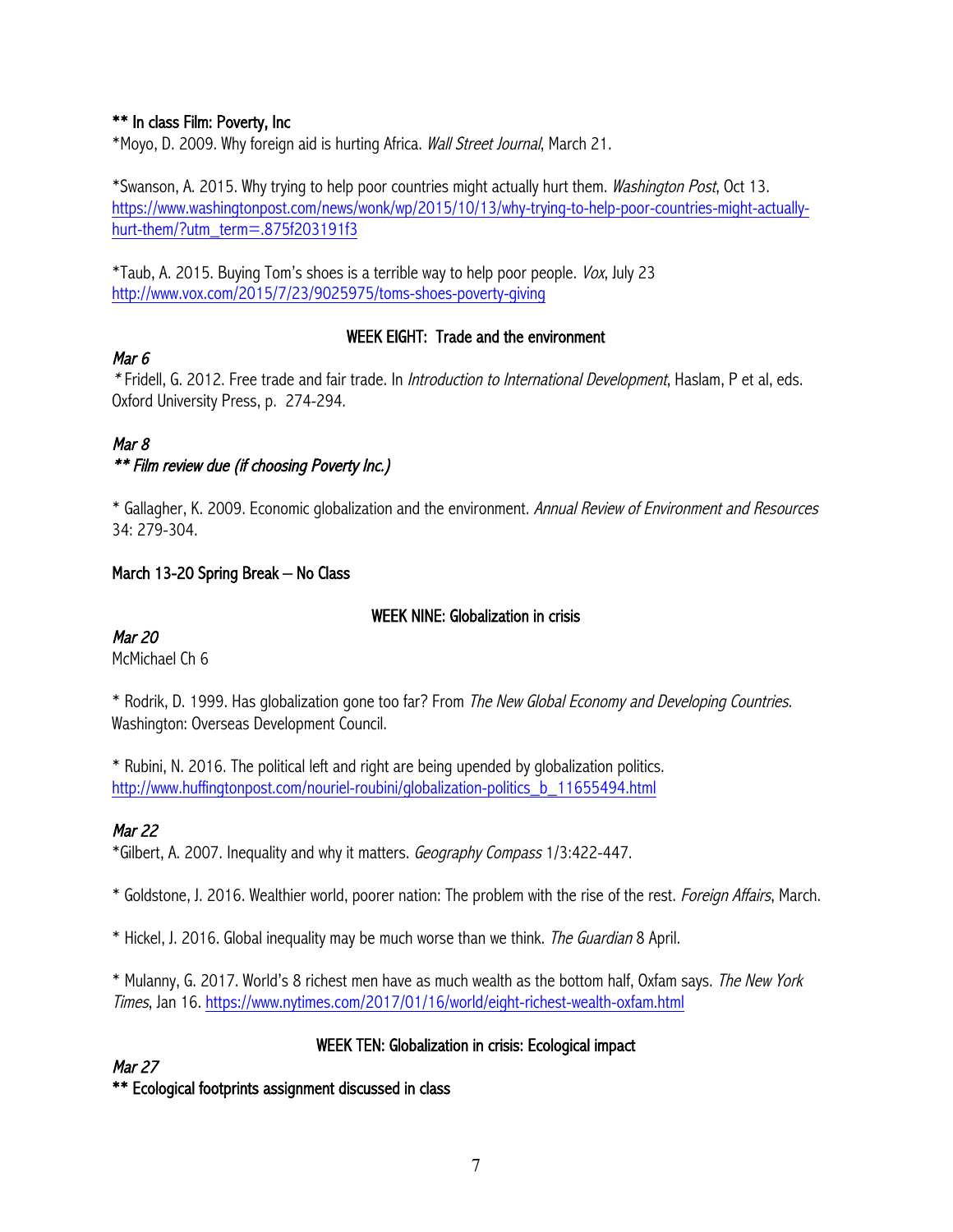McMichael Ch 8

\*Schor, J. (2005) Prices and quantities: Unsustainable consumption and the global economy. Ecological Economics 55: 309-320.

\* Venetoulis, J and Talberth, J. 2005. Ecological footprints of nations 2005 Update.

# Mar 29

\*Warlenius, R et al. 2015. Reversing the arrow of arrears: The concept of "ecological debt" and its value for environmental justice. Global Environmental Change 30: 21-30

\*Yu. Y. 2014. China's unequal ecological exchange. Ecological Indicators 47: 156-163.

#### WEEK ELEVEN: Responses and reactions to crisis

# Apr 3

 \*\* Ecological footprints assignment due McMichael ch 7

Apr 5 McMichael ch 9

## WEEK TWELVE: Sustainable consumption as solution?

#### Apr 10 \*\* In-class Film: Black Gold

\* Talbot, J. 1997. Where does your coffee dollar go?: The division of income and surplus along the coffee commodity chain. Studies in Comparative International Development 32: 56-91.

# Apr 12

\*Le Mare, Ann. 2008. The impact of fair trade on social and economic development: A review of the literature. Geography Compass 2/6: 1922-1942.

\* Winter, C. 2013. Why it's hard to make an ethically sourced smartphone. Bloomberg, Sep 23.

# WEEK THIRTEEN: Sustainable development as solution?

#### April 17 \*\* Film review due (if doing Black Gold).

\* Mattthew, R and A. Hammill. 2009. Sustainable development and climate change. International Affairs 85: 1117- 1128.

\*Sachs, J. 2012. From Millennium Development Goals to Sustainable Development Goals. The Lancet 379: 2206-11.

\*Hickel, J. 2015. The pope v. the UN: Who will save the world first? The Guardian June 23.